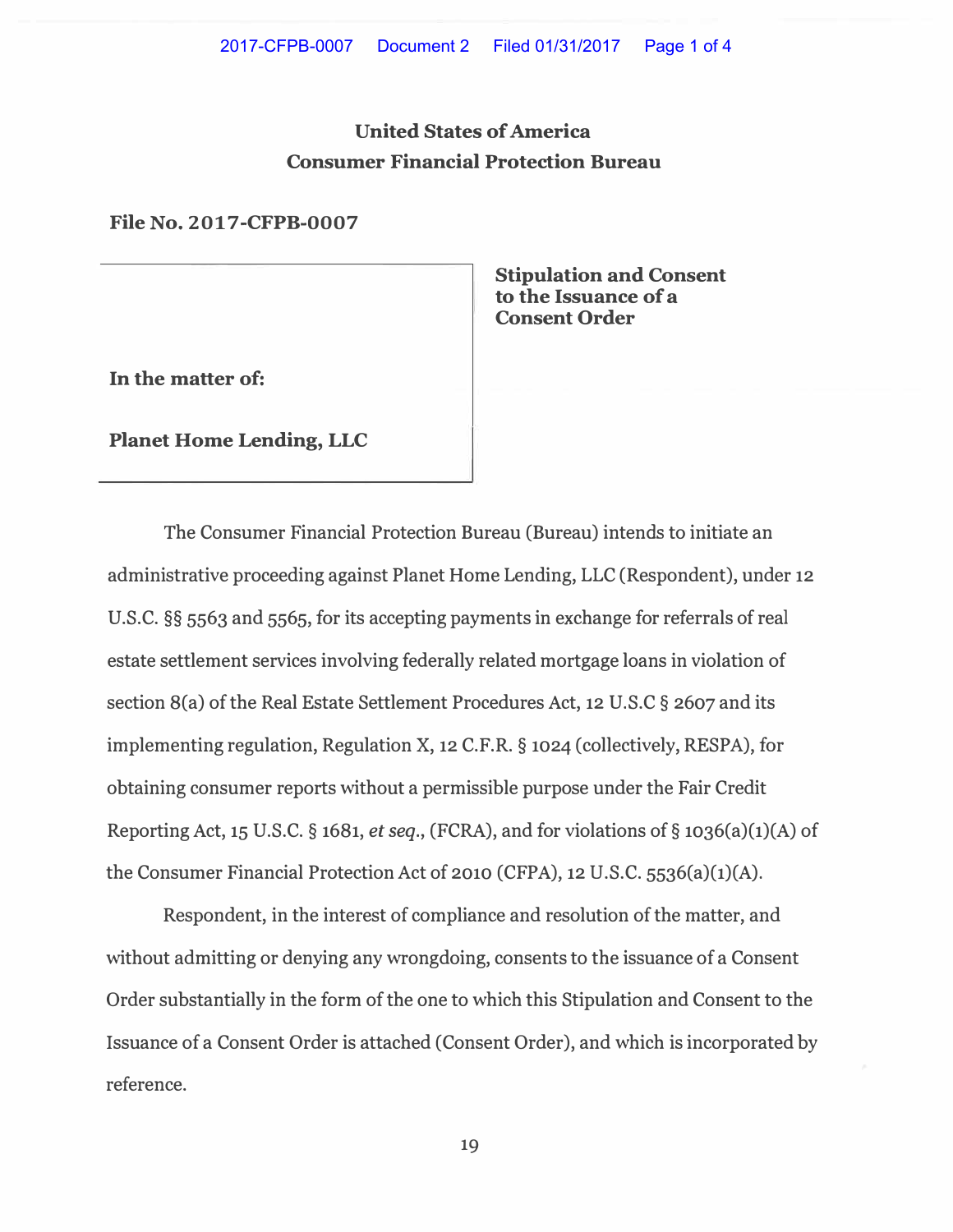#### 2017-CFPB-0007 Document 2 Filed 01/31/2017 Page 2 of 4

In consideration of the above premises, Respondent agrees to the following:

## **Jurisdiction**

1. The Bureau has jurisdiction over this matter under sections 1053 and 1055 of the CFPA, 12 U.S.C. §§ 5563 and 5565, RESPA Section 8, 12 U.S.C. § 2607(d)(4), and FCRA Section 621, 15 U.S.C.  $\S$  1681s(b)(1)(H).

### **Consent**

2. Respondent agrees to the issuance of the Consent Order, without admitting or denying any of the findings of fact or conclusions of law, except that Respondent admits the facts necessary to establish the Bureau's jurisdiction over Respondent and the subject matter of this action.

3. Respondent agrees that the Consent Order will be deemed an "order issued with the consent of the person concerned" under 12 U.S.C.  $\S$  5563(b)(4), and agrees that the Consent Order will become a final order, effective upon issuance, and will be fully enforceable by the Bureau under 12 U.S.C.  $\S$ § 5563(d)(1) and 5565.

4. Respondent voluntarily enters into this Stipulation and Consent to the Issuance of a Consent Order.

5. The Consent Order resolves only Respondent's potential liability for law violations that the Bureau asserted or might have asserted based on the practices described in Section IV (Bureau Findings and Conclusions) of the Consent Order, to the extent such practices occurred before the Effective Date and the Bureau knows about them as of the Effective Date. Respondent acknowledges that no promise or representation has been made by the Bureau or any employee, agent, or representative of the Bureau, about any liability outside of this action that may have arisen or may arise from the facts underlying this action or immunity from any such liability.

20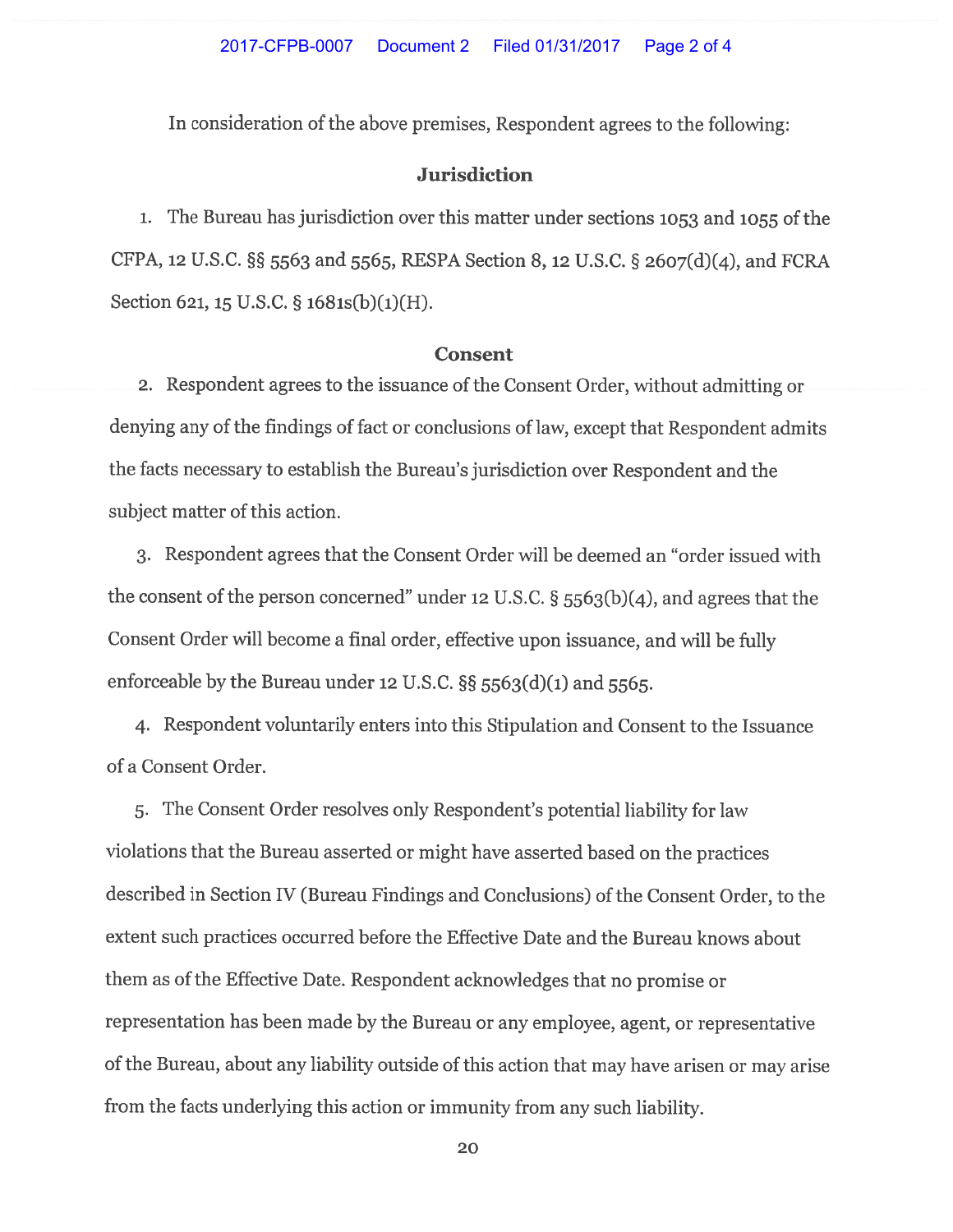#### 2017-CFPB-0007 Document 2 Filed 01/31/2017 Page 3 of 4

6. Respondent agrees that the facts described in Section IV (Bureau Findings and Conclusions) of the Consent Order will be taken as true and be given collateral estoppel effect, without further proof, in any proceeding before the Bureau to enforce the Consent Order, or in any subsequent civil litigation by the Bureau to enforce the Consent Order or its rights to any payment or monetary judgment under the Consent Order, such as a non-dischargeability complaint in any bankruptcy case.

7. The terms and provisions of this Stipulation and the Consent Order will be binding upon, and inure to the benefit of, the parties and their successors in interest.

8. Respondent agrees that the Bureau may present the Consent Order to the Bureau Director for signature and entry without further notice.

### **Waivers**

9. Respondent, by consenting to this Stipulation, waives:

a. Any right to service of the Consent Order, and agrees that issuance of the Consent Order will constitute notice to the Respondent of its terms and conditions;

b. Any objection to the jurisdiction of the Bureau, including, without limitation, under section 1053 of the CFPA, 12 U.S.C.  $\S$  5563;

c. The rights to all hearings under the statutory provisions under which the proceeding is to be or has been instituted; the filing of proposed findings of fact and conclusions of law; proceedings before, and a recommended decision by, a hearing officer; all post-hearing procedures; and any other procedural right available under section 1053 of the CFPA, 12 U.S.C. § 5563, or 12 CFR Part 1081;

d. The right to seek any administrative or judicial review of the Consent Order;

21